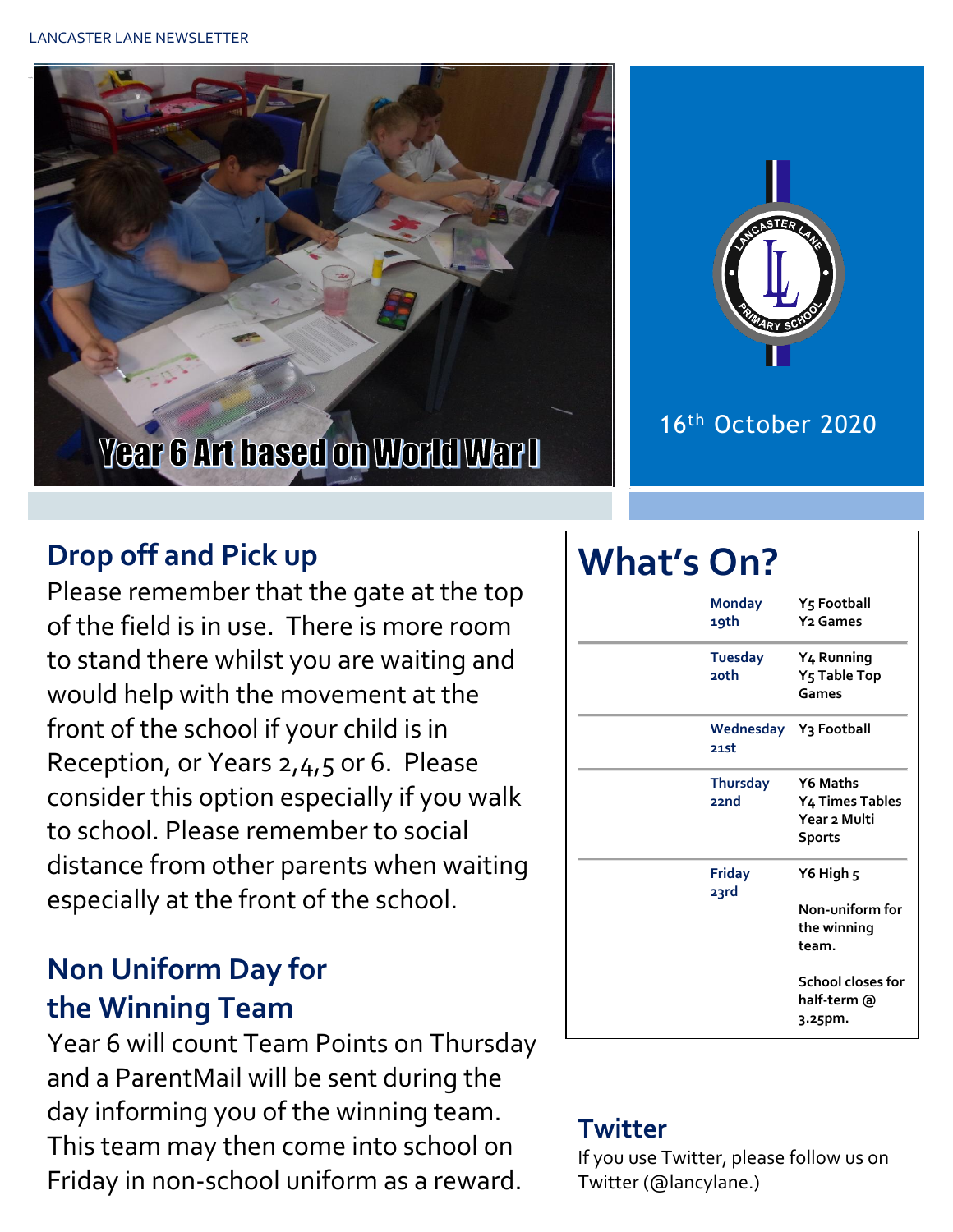## **Covid 19 risk Assessment**

**Changes To Our Risk Assessment -** No changes this week.

## **Parent Governor**

If you haven't voted yet on ParentMail in the Parent Governor election, please do so by Friday. Every vote counts.

## **School Admissions**

If your child in currently in Y6 you must apply for their secondary school place by 31 October 2020. You must apply for a place even if an older brother or sister is already at the school of your choice. Apply now at www.lancashire.gov.uk/schools

A reminder that if your child has a 4th birthday between 1 September 2020 and 31 August 2021 you must apply for their primary school place by 15 January 2021.

This year we are unable to invite parents into school to look around our buildings and facilities. In order to give prospective parents a flavour of our school, we have created a virtual tour.

The tour is available to watch on our website <http://www.lancasterlane-school.ik.org/>